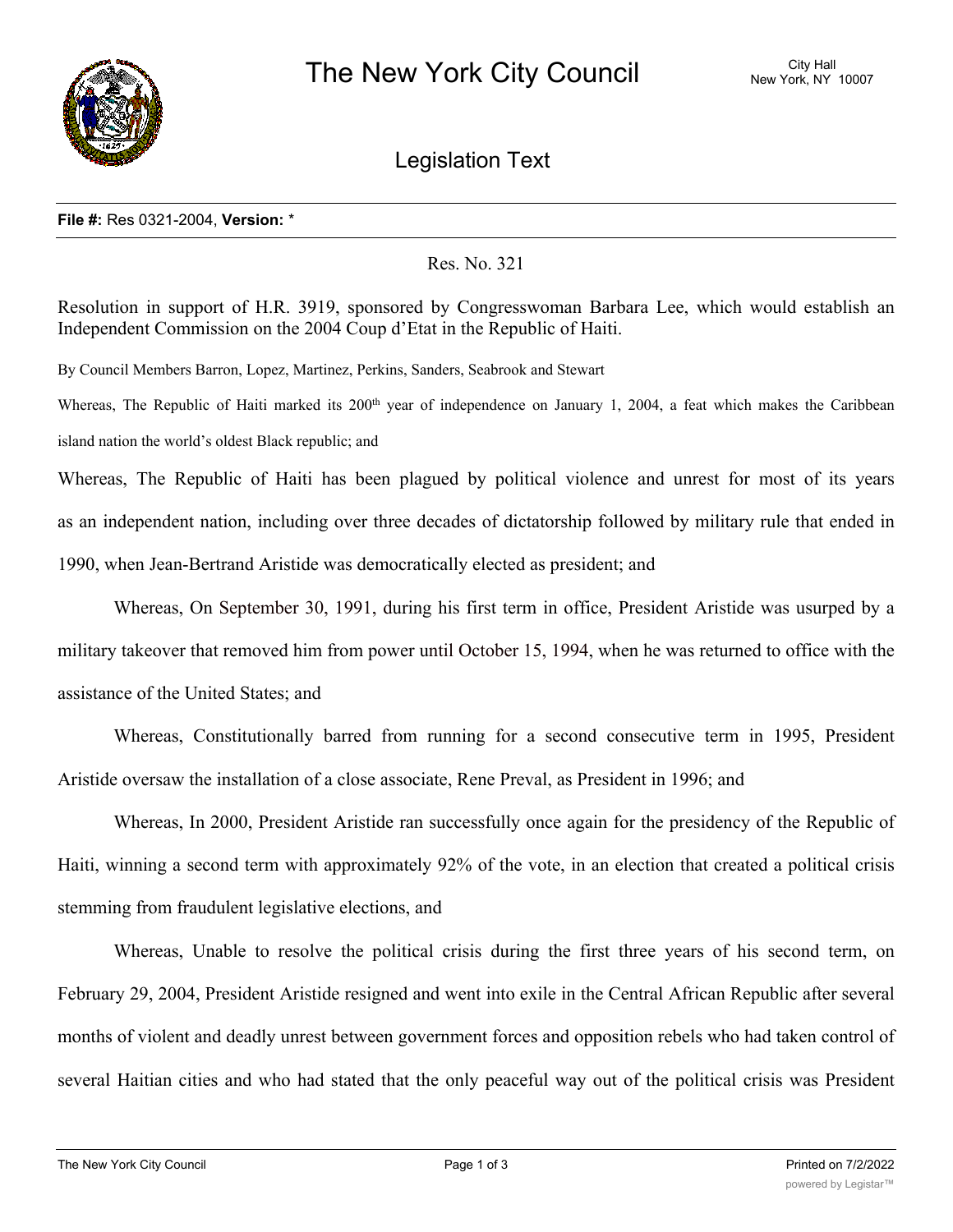## **File #:** Res 0321-2004, **Version:** \*

Aristide's immediate resignation; and

Whereas, Upon President Aristide's departure from Haiti, published reports claimed that he was forced by the United States to resign and leave the country, a claim that has been denied by The White House and American officials; and

Whereas, Recently, Congresswoman Barbara Lee and 46 of her colleagues in the United States House of Representatives have introduced H.R. 3919, which would establish an Independent Commission on the 2004 Coup d'Etat in the Republic of Haiti; and

Whereas, H.R. 3919 would direct the Independent Commission on the 2004 Coup d'Etat in the Republic of Haiti to examine the United States' role in the coup, including the extent to which the United States impeded the democratic process in Haiti and any actions and policies by the United States that may have contributed to the overthrow of the democratically elected government of Haiti; and

Whereas, H.R. 3919 would also direct the Independent Commission on the 2004 Coup d'Etat in the Republic of Haiti to examine the circumstances of President Aristide's resignation and exile and the extent to which the United States fulfilled its obligations under the Organization of American States ("OAS") Inter-American Democratic Charter that requires each OAS member country to aid another OAS government under attack; and

Whereas, Additionally, H.R. 3919 would direct the Independent Commission on the 2004 Coup d'Etat in the Republic of Haiti to examine the extent to which the United States impeded international efforts, particularly those of the Caribbean Community countries, to prevent the overthrow of President Aristide; now, therefore, be it

Resolved, That the Council of the City of New York supports H.R. 3919, sponsored by Congresswoman Barbara Lee, which would establish an Independent Commission on the 2004 Coup d'Etat in the Republic of Haiti.